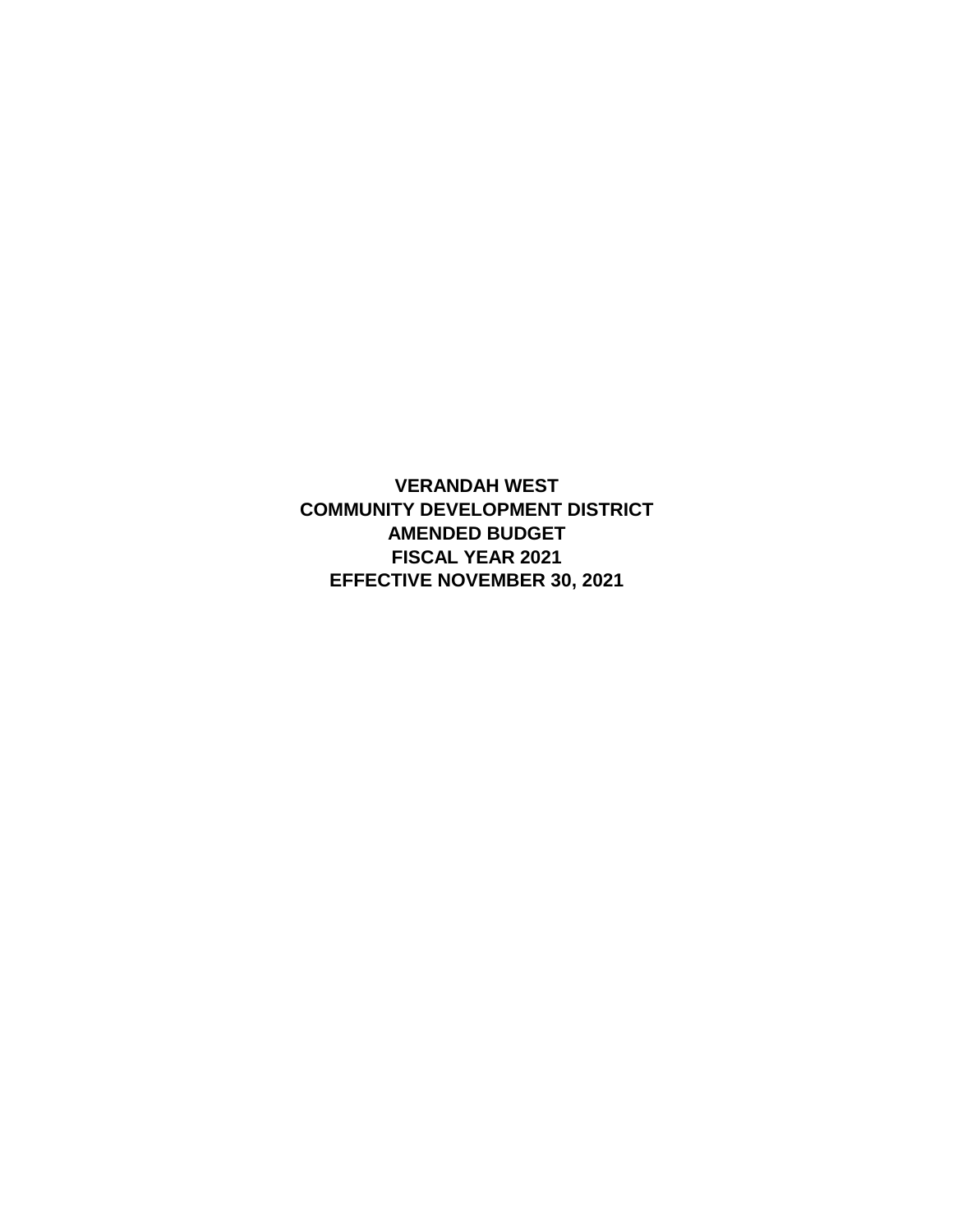## **VERANDAH WEST FISCAL YEAR 2021 COMMUNITY DEVELOPMENT DISTRICT AMEMDED GENERAL FUND BUDGET EFFECTIVE NOVEMBER 30, 2021**

| FY '21<br>Adopted<br>Amended<br><b>Budget to</b><br>FY '21<br><b>Budget</b><br>Actual<br>Increase/<br>Amended<br>FY 2021<br>Actual<br>Variance<br>Decrease<br><b>Budget</b><br><b>REVENUE</b><br>\$<br>\$<br>Special assessment: on-roll<br>\$199,951<br>197,991<br>(1,960)<br>\$<br>1,960<br>\$199,951<br>Special assessment: off-roll<br>19,155<br>19,155<br>19,155<br>27<br>337<br>Interest & miscellaneous<br>310<br>(310)<br>27<br>219,133<br>$\overline{217}, 483$<br>(1,650)<br>1,650<br>219,133<br>Total revenue<br><b>EXPENDITURE</b><br><b>Professional &amp; administrative</b><br>2,905<br>3,936<br>1,031<br>(1,031)<br>2,905<br>Supervisor fees<br>70,225<br>70,262<br>37<br>70,225<br>Management and accounting<br>(37)<br>8,325<br>8,378<br>53<br>(53)<br>8,325<br>Audit<br>3,430<br>5,623<br>2,193<br>5,623<br>Legal<br>11,893<br>11,899<br>11,893<br>6<br>(6)<br>Field management<br>11,828<br>2,811<br>(9,017)<br>11,828<br>9,017<br>Engineering<br>133<br>5,756<br><b>Trustee</b><br>5,756<br>5,623<br>(133)<br>4,654<br>4,654<br>4,656<br>(2)<br>Dissemination agent<br>2<br>1,676<br>1,687<br>11<br>(11)<br>1,676<br>Arbitrage<br>13,409<br>86<br>Assessment roll preparation<br>13,495<br>(86)<br>13,409<br>436<br>436<br>436<br>Telephone<br>447<br>281<br>(166)<br>166<br>447<br>Postage<br>7,266<br>7,326<br>60<br>(60)<br>7,266<br>Insurance<br>Printing & binding<br>908<br>908<br>908<br>1,397<br>843<br>554<br>1,397<br>Legal advertising<br>(554)<br>299<br>(158)<br>158<br>299<br>Office expenses and supplies<br>141<br>394<br>793<br>399<br>793<br>Website<br>822<br>225<br>(597)<br>597<br>822<br>ADA website compliance<br>229<br>614<br>843<br>2,669<br>3,512<br>Contingencies<br>Annual district filing fee<br>196<br>197<br>196<br>1<br>(1)<br>$\sqrt{(6, 132)}$<br>146,495<br>140,363<br>12,007<br>152,370<br>Total professional & admin<br><b>Water management</b><br><b>Contractual services</b><br>64,738<br>64,662<br>(76)<br>76<br>64,738<br>2,811<br>2,811<br>2,811<br>Aquascaping<br><b>Utilities</b><br>458<br>1,687<br>1,229<br>1,687<br>531<br>3,374<br>2,843<br>3,374<br>Contingencies<br>$\overline{76}$<br>65,727<br>72,534<br>6,807<br>72,610<br>Total water management |  |  | Proposed |  |
|------------------------------------------------------------------------------------------------------------------------------------------------------------------------------------------------------------------------------------------------------------------------------------------------------------------------------------------------------------------------------------------------------------------------------------------------------------------------------------------------------------------------------------------------------------------------------------------------------------------------------------------------------------------------------------------------------------------------------------------------------------------------------------------------------------------------------------------------------------------------------------------------------------------------------------------------------------------------------------------------------------------------------------------------------------------------------------------------------------------------------------------------------------------------------------------------------------------------------------------------------------------------------------------------------------------------------------------------------------------------------------------------------------------------------------------------------------------------------------------------------------------------------------------------------------------------------------------------------------------------------------------------------------------------------------------------------------------------------------------------------------------------------------------------------------------------------------------------------------------------------------------------------------------------------------------------------------------------------------------------------------------------------------------------------------------------------------------------------------------------------------------------------------------------------------------------------------------------------|--|--|----------|--|
|                                                                                                                                                                                                                                                                                                                                                                                                                                                                                                                                                                                                                                                                                                                                                                                                                                                                                                                                                                                                                                                                                                                                                                                                                                                                                                                                                                                                                                                                                                                                                                                                                                                                                                                                                                                                                                                                                                                                                                                                                                                                                                                                                                                                                              |  |  |          |  |
|                                                                                                                                                                                                                                                                                                                                                                                                                                                                                                                                                                                                                                                                                                                                                                                                                                                                                                                                                                                                                                                                                                                                                                                                                                                                                                                                                                                                                                                                                                                                                                                                                                                                                                                                                                                                                                                                                                                                                                                                                                                                                                                                                                                                                              |  |  |          |  |
|                                                                                                                                                                                                                                                                                                                                                                                                                                                                                                                                                                                                                                                                                                                                                                                                                                                                                                                                                                                                                                                                                                                                                                                                                                                                                                                                                                                                                                                                                                                                                                                                                                                                                                                                                                                                                                                                                                                                                                                                                                                                                                                                                                                                                              |  |  |          |  |
|                                                                                                                                                                                                                                                                                                                                                                                                                                                                                                                                                                                                                                                                                                                                                                                                                                                                                                                                                                                                                                                                                                                                                                                                                                                                                                                                                                                                                                                                                                                                                                                                                                                                                                                                                                                                                                                                                                                                                                                                                                                                                                                                                                                                                              |  |  |          |  |
|                                                                                                                                                                                                                                                                                                                                                                                                                                                                                                                                                                                                                                                                                                                                                                                                                                                                                                                                                                                                                                                                                                                                                                                                                                                                                                                                                                                                                                                                                                                                                                                                                                                                                                                                                                                                                                                                                                                                                                                                                                                                                                                                                                                                                              |  |  |          |  |
|                                                                                                                                                                                                                                                                                                                                                                                                                                                                                                                                                                                                                                                                                                                                                                                                                                                                                                                                                                                                                                                                                                                                                                                                                                                                                                                                                                                                                                                                                                                                                                                                                                                                                                                                                                                                                                                                                                                                                                                                                                                                                                                                                                                                                              |  |  |          |  |
|                                                                                                                                                                                                                                                                                                                                                                                                                                                                                                                                                                                                                                                                                                                                                                                                                                                                                                                                                                                                                                                                                                                                                                                                                                                                                                                                                                                                                                                                                                                                                                                                                                                                                                                                                                                                                                                                                                                                                                                                                                                                                                                                                                                                                              |  |  |          |  |
|                                                                                                                                                                                                                                                                                                                                                                                                                                                                                                                                                                                                                                                                                                                                                                                                                                                                                                                                                                                                                                                                                                                                                                                                                                                                                                                                                                                                                                                                                                                                                                                                                                                                                                                                                                                                                                                                                                                                                                                                                                                                                                                                                                                                                              |  |  |          |  |
|                                                                                                                                                                                                                                                                                                                                                                                                                                                                                                                                                                                                                                                                                                                                                                                                                                                                                                                                                                                                                                                                                                                                                                                                                                                                                                                                                                                                                                                                                                                                                                                                                                                                                                                                                                                                                                                                                                                                                                                                                                                                                                                                                                                                                              |  |  |          |  |
|                                                                                                                                                                                                                                                                                                                                                                                                                                                                                                                                                                                                                                                                                                                                                                                                                                                                                                                                                                                                                                                                                                                                                                                                                                                                                                                                                                                                                                                                                                                                                                                                                                                                                                                                                                                                                                                                                                                                                                                                                                                                                                                                                                                                                              |  |  |          |  |
|                                                                                                                                                                                                                                                                                                                                                                                                                                                                                                                                                                                                                                                                                                                                                                                                                                                                                                                                                                                                                                                                                                                                                                                                                                                                                                                                                                                                                                                                                                                                                                                                                                                                                                                                                                                                                                                                                                                                                                                                                                                                                                                                                                                                                              |  |  |          |  |
|                                                                                                                                                                                                                                                                                                                                                                                                                                                                                                                                                                                                                                                                                                                                                                                                                                                                                                                                                                                                                                                                                                                                                                                                                                                                                                                                                                                                                                                                                                                                                                                                                                                                                                                                                                                                                                                                                                                                                                                                                                                                                                                                                                                                                              |  |  |          |  |
|                                                                                                                                                                                                                                                                                                                                                                                                                                                                                                                                                                                                                                                                                                                                                                                                                                                                                                                                                                                                                                                                                                                                                                                                                                                                                                                                                                                                                                                                                                                                                                                                                                                                                                                                                                                                                                                                                                                                                                                                                                                                                                                                                                                                                              |  |  |          |  |
|                                                                                                                                                                                                                                                                                                                                                                                                                                                                                                                                                                                                                                                                                                                                                                                                                                                                                                                                                                                                                                                                                                                                                                                                                                                                                                                                                                                                                                                                                                                                                                                                                                                                                                                                                                                                                                                                                                                                                                                                                                                                                                                                                                                                                              |  |  |          |  |
|                                                                                                                                                                                                                                                                                                                                                                                                                                                                                                                                                                                                                                                                                                                                                                                                                                                                                                                                                                                                                                                                                                                                                                                                                                                                                                                                                                                                                                                                                                                                                                                                                                                                                                                                                                                                                                                                                                                                                                                                                                                                                                                                                                                                                              |  |  |          |  |
|                                                                                                                                                                                                                                                                                                                                                                                                                                                                                                                                                                                                                                                                                                                                                                                                                                                                                                                                                                                                                                                                                                                                                                                                                                                                                                                                                                                                                                                                                                                                                                                                                                                                                                                                                                                                                                                                                                                                                                                                                                                                                                                                                                                                                              |  |  |          |  |
|                                                                                                                                                                                                                                                                                                                                                                                                                                                                                                                                                                                                                                                                                                                                                                                                                                                                                                                                                                                                                                                                                                                                                                                                                                                                                                                                                                                                                                                                                                                                                                                                                                                                                                                                                                                                                                                                                                                                                                                                                                                                                                                                                                                                                              |  |  |          |  |
|                                                                                                                                                                                                                                                                                                                                                                                                                                                                                                                                                                                                                                                                                                                                                                                                                                                                                                                                                                                                                                                                                                                                                                                                                                                                                                                                                                                                                                                                                                                                                                                                                                                                                                                                                                                                                                                                                                                                                                                                                                                                                                                                                                                                                              |  |  |          |  |
|                                                                                                                                                                                                                                                                                                                                                                                                                                                                                                                                                                                                                                                                                                                                                                                                                                                                                                                                                                                                                                                                                                                                                                                                                                                                                                                                                                                                                                                                                                                                                                                                                                                                                                                                                                                                                                                                                                                                                                                                                                                                                                                                                                                                                              |  |  |          |  |
|                                                                                                                                                                                                                                                                                                                                                                                                                                                                                                                                                                                                                                                                                                                                                                                                                                                                                                                                                                                                                                                                                                                                                                                                                                                                                                                                                                                                                                                                                                                                                                                                                                                                                                                                                                                                                                                                                                                                                                                                                                                                                                                                                                                                                              |  |  |          |  |
|                                                                                                                                                                                                                                                                                                                                                                                                                                                                                                                                                                                                                                                                                                                                                                                                                                                                                                                                                                                                                                                                                                                                                                                                                                                                                                                                                                                                                                                                                                                                                                                                                                                                                                                                                                                                                                                                                                                                                                                                                                                                                                                                                                                                                              |  |  |          |  |
|                                                                                                                                                                                                                                                                                                                                                                                                                                                                                                                                                                                                                                                                                                                                                                                                                                                                                                                                                                                                                                                                                                                                                                                                                                                                                                                                                                                                                                                                                                                                                                                                                                                                                                                                                                                                                                                                                                                                                                                                                                                                                                                                                                                                                              |  |  |          |  |
|                                                                                                                                                                                                                                                                                                                                                                                                                                                                                                                                                                                                                                                                                                                                                                                                                                                                                                                                                                                                                                                                                                                                                                                                                                                                                                                                                                                                                                                                                                                                                                                                                                                                                                                                                                                                                                                                                                                                                                                                                                                                                                                                                                                                                              |  |  |          |  |
|                                                                                                                                                                                                                                                                                                                                                                                                                                                                                                                                                                                                                                                                                                                                                                                                                                                                                                                                                                                                                                                                                                                                                                                                                                                                                                                                                                                                                                                                                                                                                                                                                                                                                                                                                                                                                                                                                                                                                                                                                                                                                                                                                                                                                              |  |  |          |  |
|                                                                                                                                                                                                                                                                                                                                                                                                                                                                                                                                                                                                                                                                                                                                                                                                                                                                                                                                                                                                                                                                                                                                                                                                                                                                                                                                                                                                                                                                                                                                                                                                                                                                                                                                                                                                                                                                                                                                                                                                                                                                                                                                                                                                                              |  |  |          |  |
|                                                                                                                                                                                                                                                                                                                                                                                                                                                                                                                                                                                                                                                                                                                                                                                                                                                                                                                                                                                                                                                                                                                                                                                                                                                                                                                                                                                                                                                                                                                                                                                                                                                                                                                                                                                                                                                                                                                                                                                                                                                                                                                                                                                                                              |  |  |          |  |
|                                                                                                                                                                                                                                                                                                                                                                                                                                                                                                                                                                                                                                                                                                                                                                                                                                                                                                                                                                                                                                                                                                                                                                                                                                                                                                                                                                                                                                                                                                                                                                                                                                                                                                                                                                                                                                                                                                                                                                                                                                                                                                                                                                                                                              |  |  |          |  |
|                                                                                                                                                                                                                                                                                                                                                                                                                                                                                                                                                                                                                                                                                                                                                                                                                                                                                                                                                                                                                                                                                                                                                                                                                                                                                                                                                                                                                                                                                                                                                                                                                                                                                                                                                                                                                                                                                                                                                                                                                                                                                                                                                                                                                              |  |  |          |  |
|                                                                                                                                                                                                                                                                                                                                                                                                                                                                                                                                                                                                                                                                                                                                                                                                                                                                                                                                                                                                                                                                                                                                                                                                                                                                                                                                                                                                                                                                                                                                                                                                                                                                                                                                                                                                                                                                                                                                                                                                                                                                                                                                                                                                                              |  |  |          |  |
|                                                                                                                                                                                                                                                                                                                                                                                                                                                                                                                                                                                                                                                                                                                                                                                                                                                                                                                                                                                                                                                                                                                                                                                                                                                                                                                                                                                                                                                                                                                                                                                                                                                                                                                                                                                                                                                                                                                                                                                                                                                                                                                                                                                                                              |  |  |          |  |
|                                                                                                                                                                                                                                                                                                                                                                                                                                                                                                                                                                                                                                                                                                                                                                                                                                                                                                                                                                                                                                                                                                                                                                                                                                                                                                                                                                                                                                                                                                                                                                                                                                                                                                                                                                                                                                                                                                                                                                                                                                                                                                                                                                                                                              |  |  |          |  |
|                                                                                                                                                                                                                                                                                                                                                                                                                                                                                                                                                                                                                                                                                                                                                                                                                                                                                                                                                                                                                                                                                                                                                                                                                                                                                                                                                                                                                                                                                                                                                                                                                                                                                                                                                                                                                                                                                                                                                                                                                                                                                                                                                                                                                              |  |  |          |  |
|                                                                                                                                                                                                                                                                                                                                                                                                                                                                                                                                                                                                                                                                                                                                                                                                                                                                                                                                                                                                                                                                                                                                                                                                                                                                                                                                                                                                                                                                                                                                                                                                                                                                                                                                                                                                                                                                                                                                                                                                                                                                                                                                                                                                                              |  |  |          |  |
|                                                                                                                                                                                                                                                                                                                                                                                                                                                                                                                                                                                                                                                                                                                                                                                                                                                                                                                                                                                                                                                                                                                                                                                                                                                                                                                                                                                                                                                                                                                                                                                                                                                                                                                                                                                                                                                                                                                                                                                                                                                                                                                                                                                                                              |  |  |          |  |
|                                                                                                                                                                                                                                                                                                                                                                                                                                                                                                                                                                                                                                                                                                                                                                                                                                                                                                                                                                                                                                                                                                                                                                                                                                                                                                                                                                                                                                                                                                                                                                                                                                                                                                                                                                                                                                                                                                                                                                                                                                                                                                                                                                                                                              |  |  |          |  |
|                                                                                                                                                                                                                                                                                                                                                                                                                                                                                                                                                                                                                                                                                                                                                                                                                                                                                                                                                                                                                                                                                                                                                                                                                                                                                                                                                                                                                                                                                                                                                                                                                                                                                                                                                                                                                                                                                                                                                                                                                                                                                                                                                                                                                              |  |  |          |  |
|                                                                                                                                                                                                                                                                                                                                                                                                                                                                                                                                                                                                                                                                                                                                                                                                                                                                                                                                                                                                                                                                                                                                                                                                                                                                                                                                                                                                                                                                                                                                                                                                                                                                                                                                                                                                                                                                                                                                                                                                                                                                                                                                                                                                                              |  |  |          |  |
|                                                                                                                                                                                                                                                                                                                                                                                                                                                                                                                                                                                                                                                                                                                                                                                                                                                                                                                                                                                                                                                                                                                                                                                                                                                                                                                                                                                                                                                                                                                                                                                                                                                                                                                                                                                                                                                                                                                                                                                                                                                                                                                                                                                                                              |  |  |          |  |